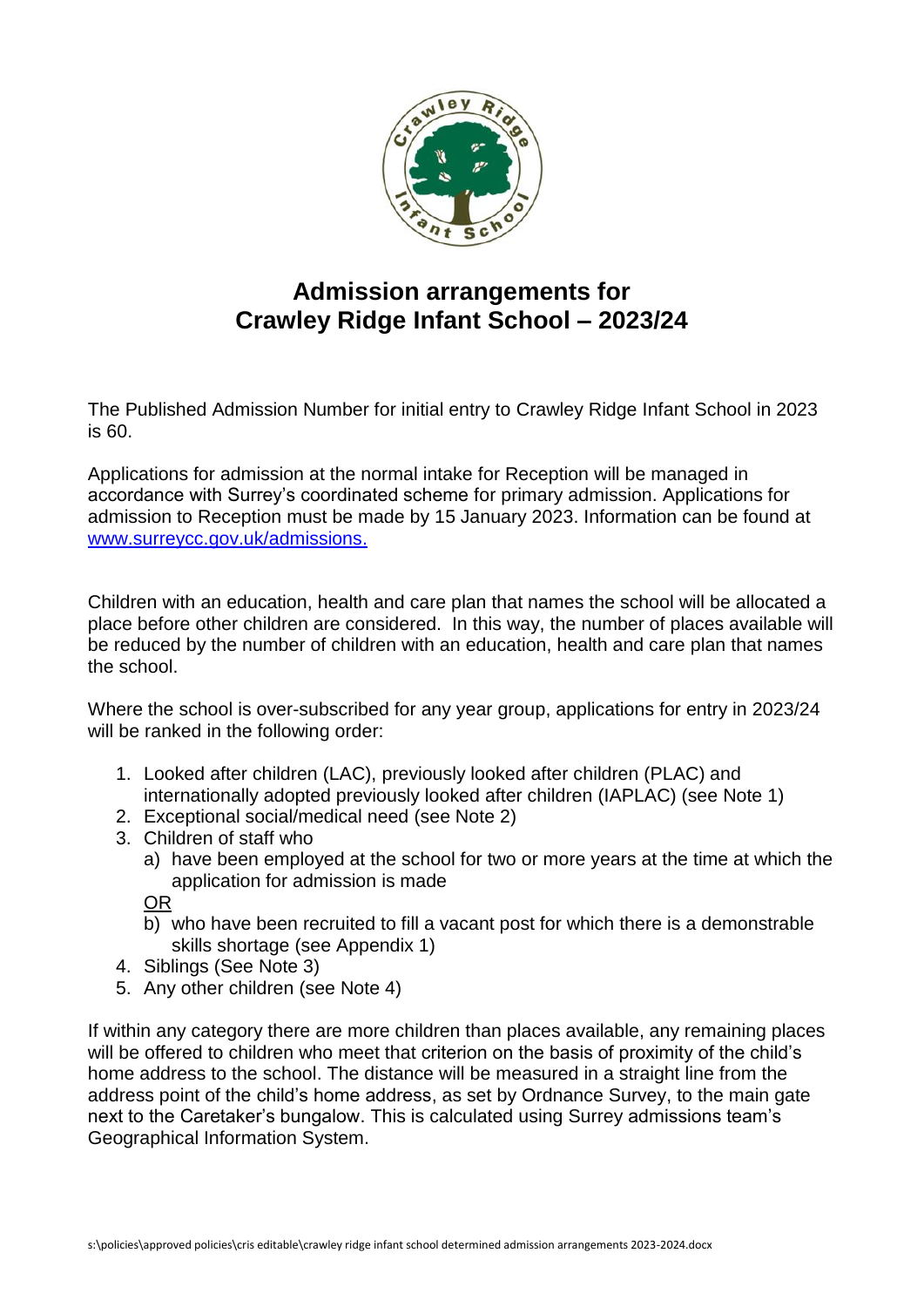# **Notes**

### 1. Looked after children, previously looked after children and internationally adopted previously looked after children

LAC, PLAC and IAPLAC will receive the top priority for a place.

LAC, PLAC and IAPLAC will be considered to be:

- children who are in the care of a local authority or provided with accommodation by a local authority in accordance with Section 22 of the Children Act 1989, e.g. fostered or living in a children's home, at the time an application for a school is made;
- children who have previously been in the care of a local authority or provided with accommodation by a local authority in accordance with Section 22 of the Children Act 1989 and who have left that care through adoption, a child arrangements order (in accordance with Section 8 of the Children Act 1989 and as amended by the Children and Families Act 2014) or special guardianship order (in accordance with Section 14A of the Children Act 1989);
- children who appear (to the admission authority) to have been in state care outside of England and ceased to be in state care as a result of being adopted.

A child will be regarded as having been in state care outside of England if they were accommodated by a public authority, a religious organization or any other provider of care whose sole purpose is to benefit society. The parent/carer will need to provide evidence to demonstrate that the child was in state care outside England and left that care as a result of being adopted.

Places will be allocated under this criterion when places are first offered at a school and the local authority may also ask schools to admit over their published admission number at other times under this criterion.

#### 2. Exceptional social/medical need

Occasionally there will be a very small number of children for whom exceptional social or medical circumstances apply which will warrant a placement at this school. The exceptional social or medical circumstances might relate to either the child or the parent/carer. Supporting evidence from a professional is required such as a doctor and/or consultant for medical cases or a social worker, health visitor, housing officer, the police or probation officer for other social circumstances. This evidence must confirm the circumstances of the case and must set out why the child should attend this school and why no other school could meet the child's needs.

Providing evidence does not guarantee that a child will be given priority at this school and in each case a decision will be made based on the merits of the case and whether the evidence demonstrates that a placement should be made at this school above any other.

Common medical conditions and allergies can usually be supported in all mainstream schools, therefore priority under the school's exceptional medical criterion would not normally be given for these. In addition, routine child minding arrangements would not normally be considered to be an exceptional social reason for placement at this school.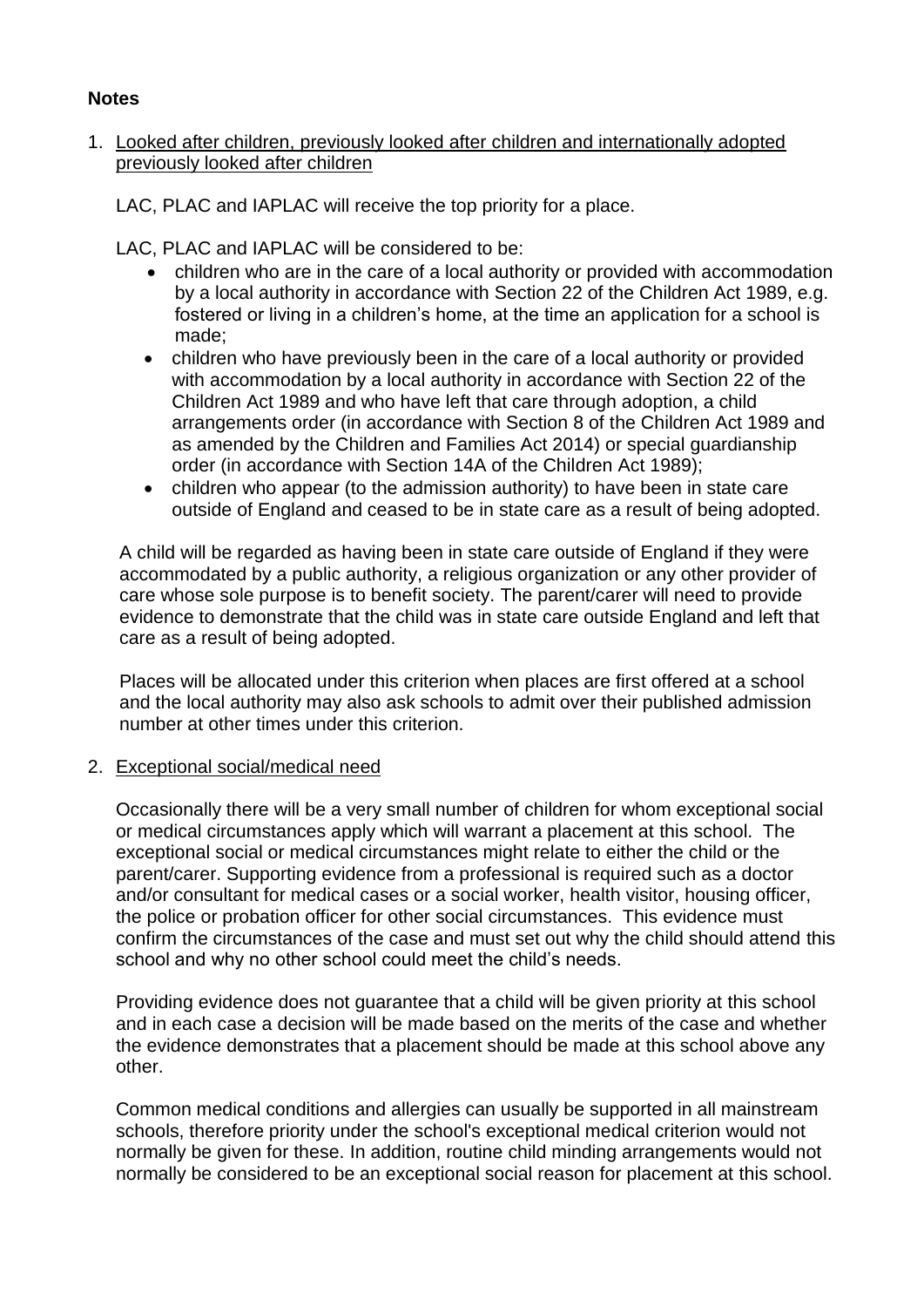Places may be allocated under this criterion when places are first offered at the school and the local authority may also ask the school to admit over its published admission number at other times under this criterion.

# 3. Siblings

A sibling will be considered to be a brother or sister (that is, another child of the same parents, whether living at the same address or not), a half-brother or half-sister or a step-brother or step-sister or an adoptive or foster sibling, living as part of the same family unit at the same address.

A child will be given sibling priority if they have a sibling on roll at Crawley Ridge Infant School or Crawley Ridge Junior School and that sibling is still expected to be on roll at either school at the time of the child's admission. This will apply both at the initial allocation of places and also when prioritising the waiting list. Giving sibling priority has the effect of maximising the opportunity for children in the same family to be educated at the same school or at a school which operates shared sibling priority.

At the initial allocation, when an applicant is applying for a Reception place and the child has a sibling currently attending Year 2 but who will have left by the time the younger child starts, the younger child will be considered under the sibling criterion as part of the initial allocation. This is because, due to the feeder link with Crawley Ridge Junior School, they will be expected to still have a sibling on roll at the time of admission.

# 4. Home address

The child's home address excludes any business or childminder's address and must be the child's normal place of residence. It also excludes any relative's address unless the child lives at that address as their normal place of residence. Where the child is subject to a child arrangements order and that order stipulates that the child will live with one parent/carer more than the other, the address to be used will be the one where the child is expected to live for the majority of the time. For other children, the address to be used will be the address where the child lives the majority of the time. In other cases, where the child spends an equal time between their parents/carers, it will be up to the parent/carers to agree which address to use. Where a child spends their time equally between their parents/carers and they cannot agree on who should make the application, we will accept an application from the parent/carer who is registered for child benefit. If neither parent is registered for child benefit we will accept the application from the parent/carer whose address is registered with the child's current school or nursery.

We will not generally accept a temporary address if the main carer of the child still possesses or rents a property that has previously been used as a home address, nor will we accept a temporary address if we believe it has been used solely or mainly to obtain a school place when an alternative address is still available to that child.

The address to be used for the initial allocation of places to Reception will be the child's address at the closing date for application. Changes of address may be considered in accordance with Surrey's coordinated scheme if there are exceptional reasons behind the change, such as if a family has just moved to the area. The address to be used for waiting lists, after the initial allocation, will be the child's current address. Any offer of a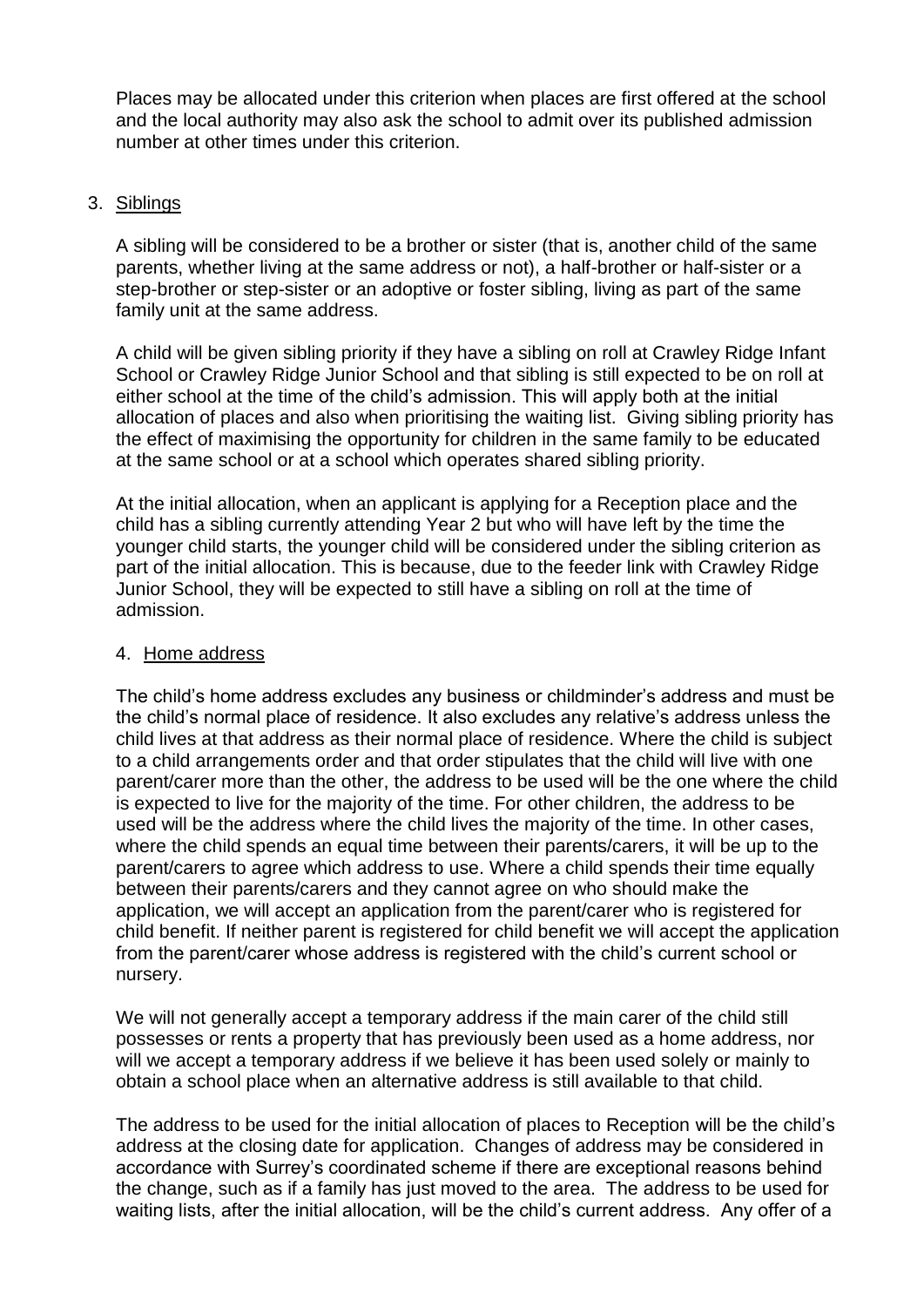place on the basis of address is conditional upon the child living at the appropriate address on the relevant date. Applicants have a responsibility to notify the school and Surrey County Council of any change of address.

#### 5. Tie breaker and the admission of twins, triplets, other multiple births or siblings born in the same academic year

Where two or more children share a priority for a place, e.g. where two children live equidistant from a school, random allocation will be used to determine which child should be given priority.

In the case of multiple births, where children have equal priority for a place, random allocation will be used to determine which child should be given priority. If after the allocation one or more places can be offered but there are not sufficient places for all of them, each child will be offered a place.

#### 6. Waiting lists

Where there are more children than places available, waiting lists will operate for each year group according to the oversubscription criteria for the school without regard to the date the application was received or when a child's name was added to the waiting list.

Waiting lists for all year groups will be maintained until 31 July 2024 when they will be cancelled. Applicants who wish a child to remain on the waiting list after this date must reapply for in-year admission.

#### 7. In-year admissions

The following applications will be treated as in-year admissions during 2023/24:

- applications for admission to Reception which are received after 1 September 2023;
- all other applications for admission to Years 1 and 2.

Where there are more applications than places available, each application will be ranked in accordance with the published oversubscription criteria for the school.

#### 8. Starting school

There is a single intake into Reception. All children whose date of birth falls between 1 September 2018 and 31 August 2019 will be eligible to apply for a full time place in Reception at the school for September 2023. Applicants can defer their child's entry to Reception until later in the school year, but this will not be agreed beyond the beginning of the term after the child's fifth birthday, nor beyond the beginning of the final term of the academic year for which the offer was made. Applicants may also arrange for their child to start part time until their child reaches statutory school age.

#### 9. The admission of children outside of their chronological year group

Applicants may choose to seek a place outside their child's chronological (correct) year group. Decisions will be made on the basis of the circumstances of each case and what is in the best interests of the child concerned.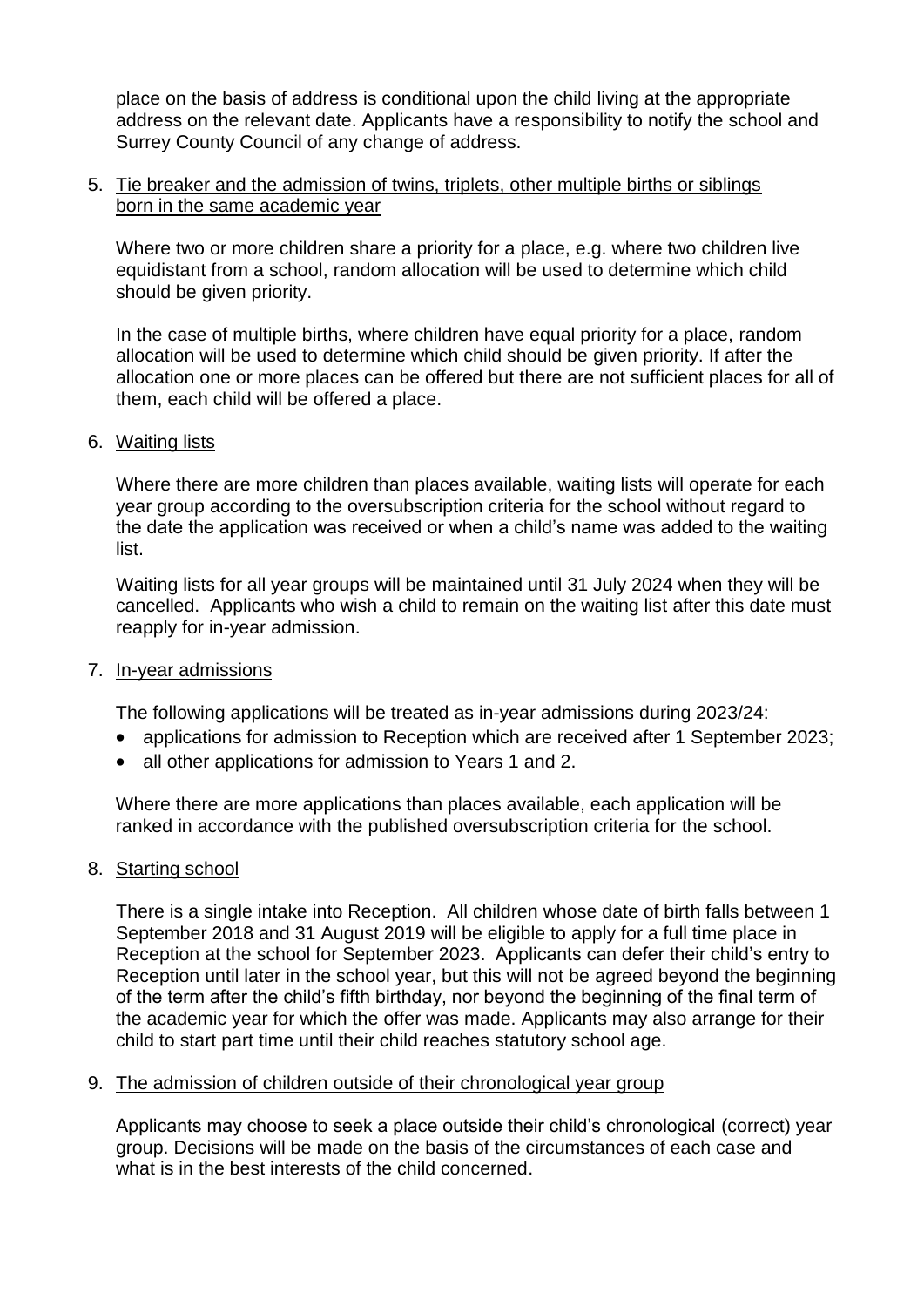- Applicants who are applying for their child to have a decelerated entry to school, i.e. to start later than other children in their chronological age group, should initially apply for a school place in accordance with the deadlines that apply for their child's chronological age. If, in liaison with the headteacher, governors agree for the child to have a decelerated entry the place cannot be deferred and instead the applicant will be invited to apply again in the following year for the decelerated cohort
- Applicants who are applying for their child to have an accelerated entry to school, i.e. to start earlier than other children in their chronological age group, must initially apply for a school place at the same time that other families are applying for that cohort. If, in liaison with the headteacher, governors agree for the child to have an accelerated entry, the application will be processed. If it is not agreed for the child to have an accelerated entry, the applicant will be invited to apply again in the following year for the correct cohort

Applicants must state clearly why they feel admission to a different year group is in the child's best interest and provide any evidence they have to support this. More information on educating children out of their chronological year group and the process for making such requests is available at https://www.surreycc.gov.uk/ data/assets/pdf file/0018/12582/Guidance-on-the-

[education-of-children-outside-of-their-chronological-year-group-V2.pdf.](https://www.surreycc.gov.uk/__data/assets/pdf_file/0018/12582/Guidance-on-the-education-of-children-outside-of-their-chronological-year-group-V2.pdf)

#### 10.Home to school transport

Surrey County Council has a Home to School Transport policy that sets out the circumstances that children might qualify for free home to school transport. Generally, transport will only be considered if a child is under 8 years old and is travelling more than two miles or is over 8 years old and travelling more than three miles to the nearest school with a place. Transport will not generally be provided to a school that is further away if a child would have been offered a place at a nearer school had it been named as a preference on the application form, although exceptions may apply to secondary aged children whose families are on a low income if they are travelling to one of their three nearest schools and to children whose nearest school is out of County but over the statutory walking distance.

Eligibility to transport is not linked to the admission criteria of a school. Some schools give priority to children who are attending a feeder school, but attending a feeder school does not confer an automatic right to transport to a linked school. In considering admission criteria and school preferences it is important that applicants also consider the home to school transport policy so they might take account of the likelihood of receiving free transport to their preferred school before making their application. In considering eligibility for home to school transport, the local authority will take account of all state funded schools, including free schools and academies. A full copy of Surrey's Home to School Transport policy is available on Surrey's website at [www.surreycc.gov.uk](http://www.surreycc.gov.uk/) or from the Surrey Schools and Childcare Service on 0300 200 1004.